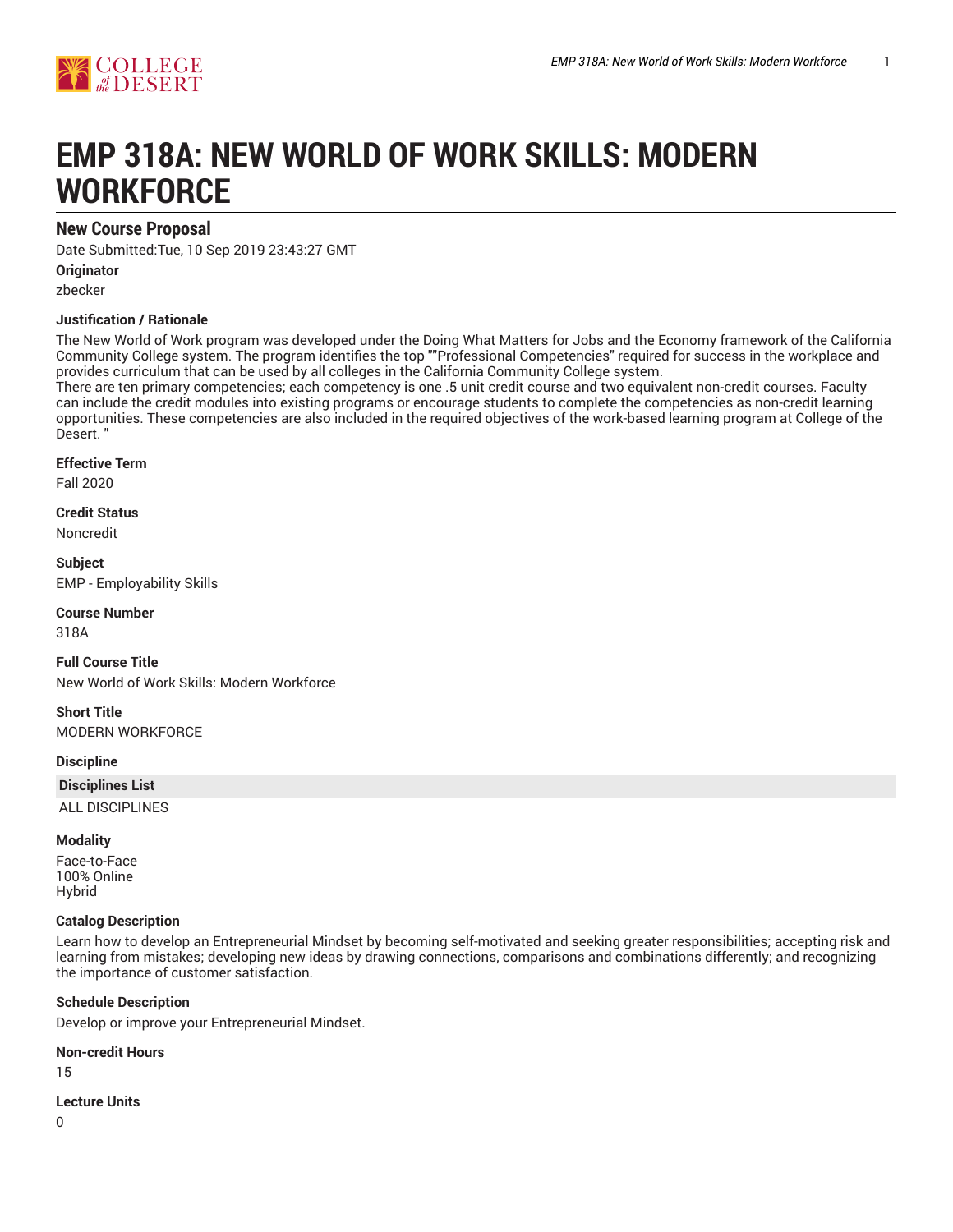



**Lab Units**

 $\Omega$ 

**In-class Hours** 5

**Out-of-class Hours**

10

**Total Course Units**

0

**Total Semester Hours** 15

**Override Description** Noncredit course.

# **Required Text and Other Instructional Materials**

**Resource Type** Web/Other **Open Educational Resource** Yes

**Year**

2018

## **Description**

New World of Work Instructional Materials available through Linked Learning/New World of Work.

## **Class Size Maximum**

40

# **Course Content**

- 1. Self-motivation and seeking new responsibilities.
- 2. Acceptable risk.
- 3. Learning from mistakes.
- 4. Techniques for finding new ideas.
- 5. Customer service.

## **Course Objectives**

|             | <b>Objectives</b>                                                                                                         |
|-------------|---------------------------------------------------------------------------------------------------------------------------|
| Objective 1 | Understand self-motivation, the importance of knowledge and skills, and the need to seek greater work responsibility.     |
| Objective 2 | Learn how to take risks and learn from mistakes to improve products or services.                                          |
| Objective 3 | Develop new ideas by combining different sources of information and looking for different combinations or<br>connections. |
| Objective 4 | Understand the importance of customer needs.                                                                              |

## **Student Learning Outcomes**

|           | Upon satisfactory completion of this course, students will be able to:                 |
|-----------|----------------------------------------------------------------------------------------|
| Outcome 1 | Demonstrate an Entrepreneurial Mindset in resolving a workforce issue and opportunity. |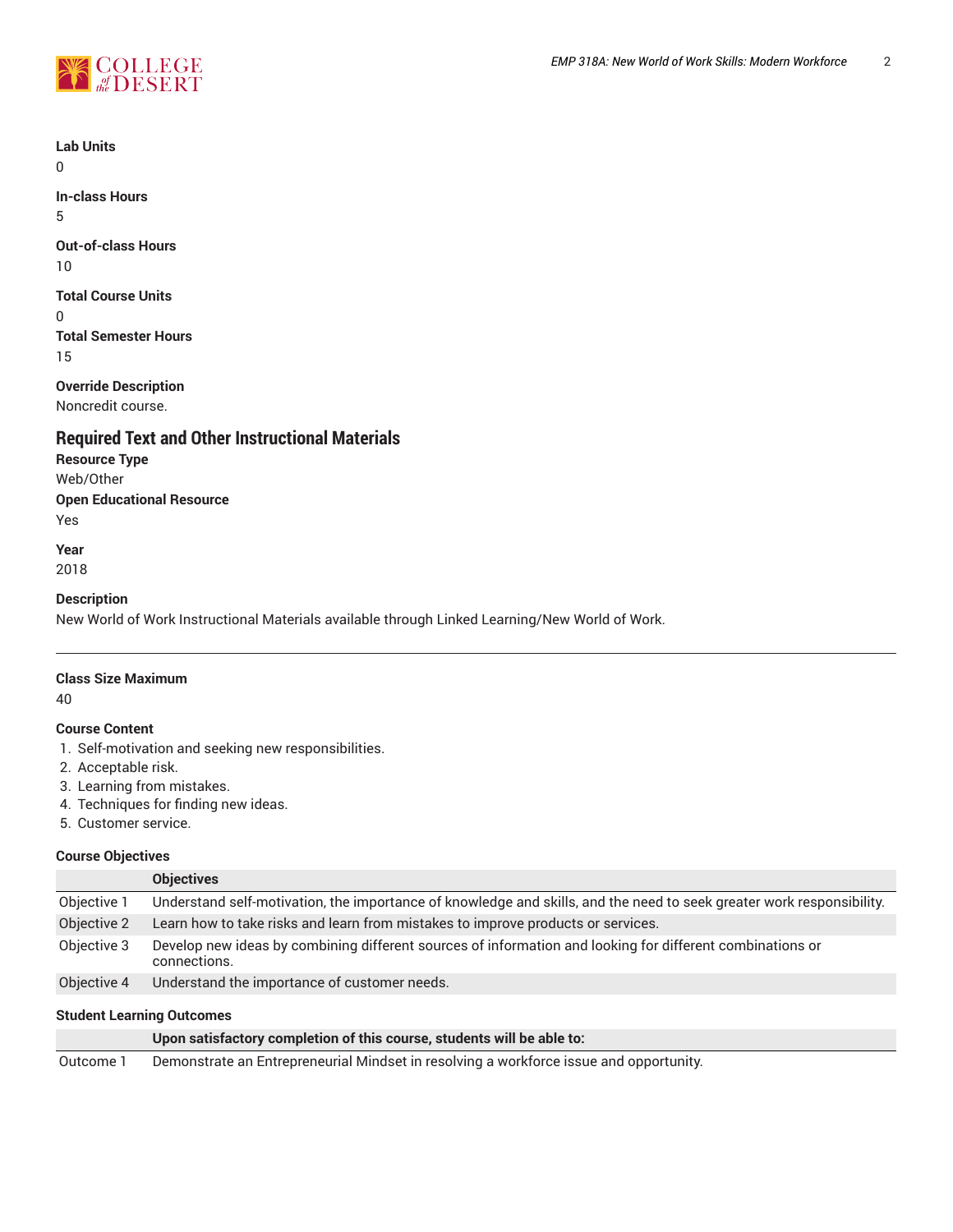

## **Methods of Instruction**

| <b>Method</b>                | Please provide a description or examples of how each instructional<br>method will be used in this course.                                                       |  |  |  |
|------------------------------|-----------------------------------------------------------------------------------------------------------------------------------------------------------------|--|--|--|
| <b>Discussion</b>            | In class discussion and/or online Canvas discussions to identify barriers<br>to seeking new responsibilities.                                                   |  |  |  |
| Collaborative/Team           | Creation of cooperative learning tasks such as a small group or paired<br>activities for discussion and identification of acceptable risk taking<br>parameters. |  |  |  |
| Technology-based instruction | Use of learning materials available on the web, including "What Not To<br>Do" videos.                                                                           |  |  |  |
| Lecture                      | Presentation of topic in context based on results of beginning-of-class<br>survey and class discussions.                                                        |  |  |  |
| Self-exploration             | Survey at beginning of class to develop self-awareness.                                                                                                         |  |  |  |
| <b>Methods of Evaluation</b> |                                                                                                                                                                 |  |  |  |
| <b>Method</b>                | Please provide a description or examples of how<br><b>Type of Assignment</b>                                                                                    |  |  |  |

|                                                  | each evaluation method will be used in this course.                                                                                |                     |
|--------------------------------------------------|------------------------------------------------------------------------------------------------------------------------------------|---------------------|
| College level or pre-collegiate essays           | Writing assignments completed out-of-class<br>analyzing current levels of risk acceptance and<br>areas that could be strengthened. | In and Out of Class |
| Student participation/contribution               | Class discussion and questions on beginning-of-<br>class survey results and on assigned readings.                                  | In Class Only       |
| Self/peer assessment and portfolio evaluation    | Surveys at beginning of class to develop self-<br>awareness of motivation and risk characteristics.                                | In and Out of Class |
| Group activity participation/observation         | Activity-based analysis of videos and reading<br>materials as applied to the concepts of the course.                               | In Class Only       |
| Presentations/student demonstration observations | Presentations on development of an entrepreneurial<br>mindset, self-motivation and acceptance of risk.                             | In Class Only       |
| Other                                            | Out-of-class hours will be accounted for<br>electronically through the learning management<br>system.                              | Out of Class Only   |

## **Assignments**

## **Other In-class Assignments**

- 1. Beginning of semester survey to determine current entrepreneurial mindset.
- 2. Individual or group projects designed to apply entrepreneurial principles.
- 3. Online research and activities designed to understand the modern workforce.
- 4. Case studies designed to identify what constitutes acceptable risk taking behavior and how such behaviors affect the workplace.
- 5. Online individual, small group, or paired presentations designed to identify and apply effective communication tools and techniques.
- 6. End of semester survey to identify self-awareness of strengths and weaknesses.

#### **Other Out-of-class Assignments**

1. Students are expected to spend a minimum of ten hours on outside assignments which include a variety of video resources, self analysis of life experiences, and development of academic and workplace goals.

## **Grade Methods**

Pass/No Pass Only

# **Distance Education Checklist**

**Include the percentage of online and on-campus instruction you anticipate.**

**Online %** 100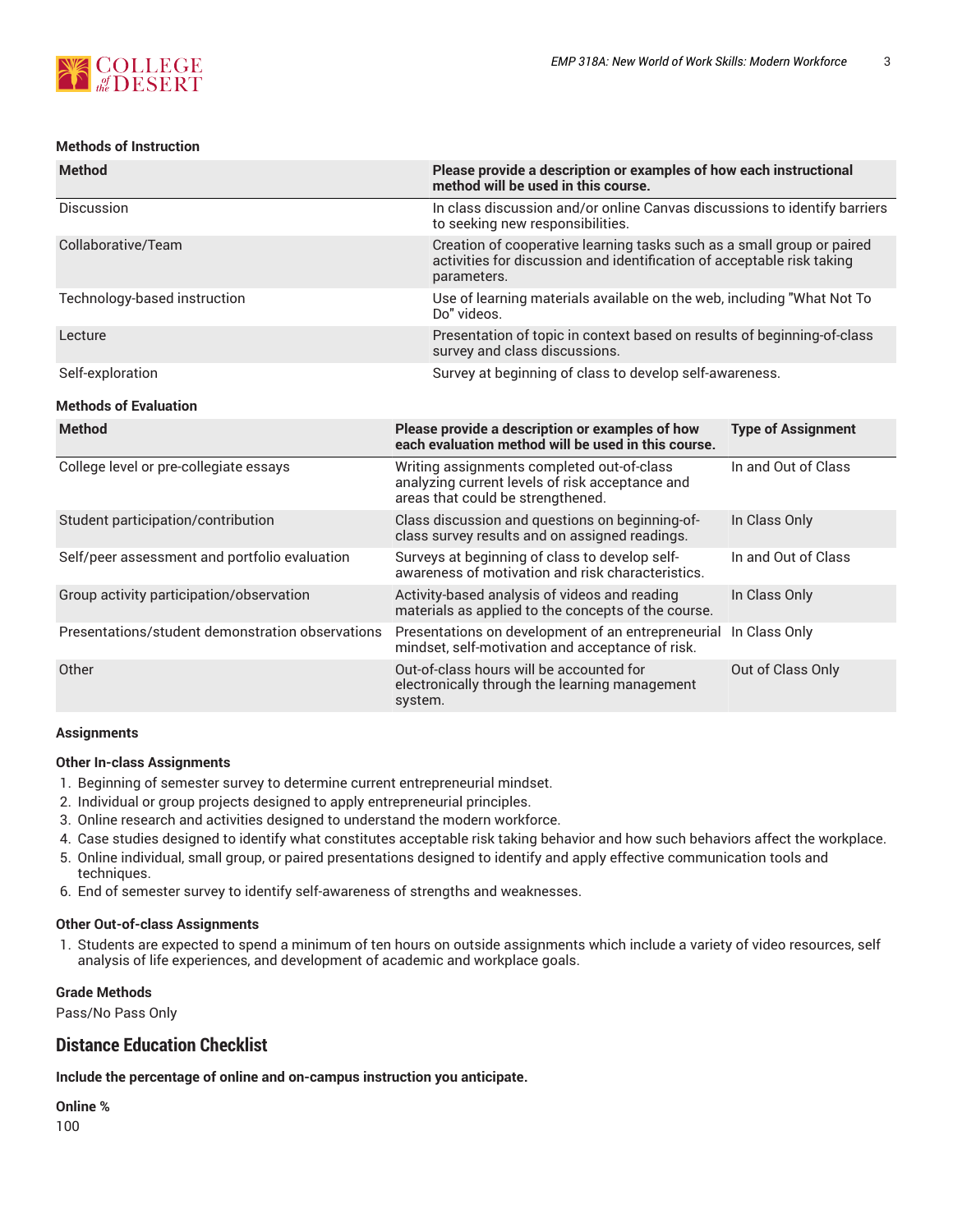

# **Instructional Materials and Resources**

## If you use any other technologies in addition to the college LMS, what other technologies will you use and how are you ensuring **student data security?**

New World of Work materials are maintained by Shasta College and made available to faculty and students through Linked In Learning which requires password access.

## **If used, explain how specific materials and resources outside the LMS will be used to enhance student learning.**

New World of Work materials have been developed at the state level in collaboration with industry and vetted as appropriate to enhance the learning experience.

# **Effective Student/Faculty Contact**

## Which of the following methods of regular, timely, and effective student/faculty contact will be used in this course?

## **Within Course Management System:**

Timely feedback and return of student work as specified in the syllabus Discussion forums with substantive instructor participation Regular virtual office hours Private messages Online quizzes and examinations Video or audio feedback Weekly announcements

## **External to Course Management System:**

Direct e-mail Posted audio/video (including YouTube, 3cmediasolutions, etc.)

## **For hybrid courses:**

Scheduled Face-to-Face group or individual meetings

## Briefly discuss how the selected strategies above will be used to maintain Regular Effective Contact in the course.

This class will be taught either online or as a hybrid via Canvas. Instructors will use asynchronous text and video messages to interact with the students. Also, discussions boards, constant announcements will be used. Zoom virtual office hours with screen sharing and interaction capabilities will be available.

## **If interacting with students outside the LMS, explain how additional interactions with students outside the LMS will enhance student learning.**

Canvas is used for external interaction as well.

## **Other Information**

Provide any other relevant information that will help the Curriculum Committee assess the viability of offering this course in an online **or hybrid modality.**

All materials for the course are web-based so online and/or hybrid modality is appropriate.

## **MIS Course Data**

**CIP Code** 32.0105 - Job-Seeking/Changing Skills.

**TOP Code** 051800 - Customer Service

**SAM Code** D - Possibly Occupational

**Basic Skills Status** Not Basic Skills

**Prior College Level** Not applicable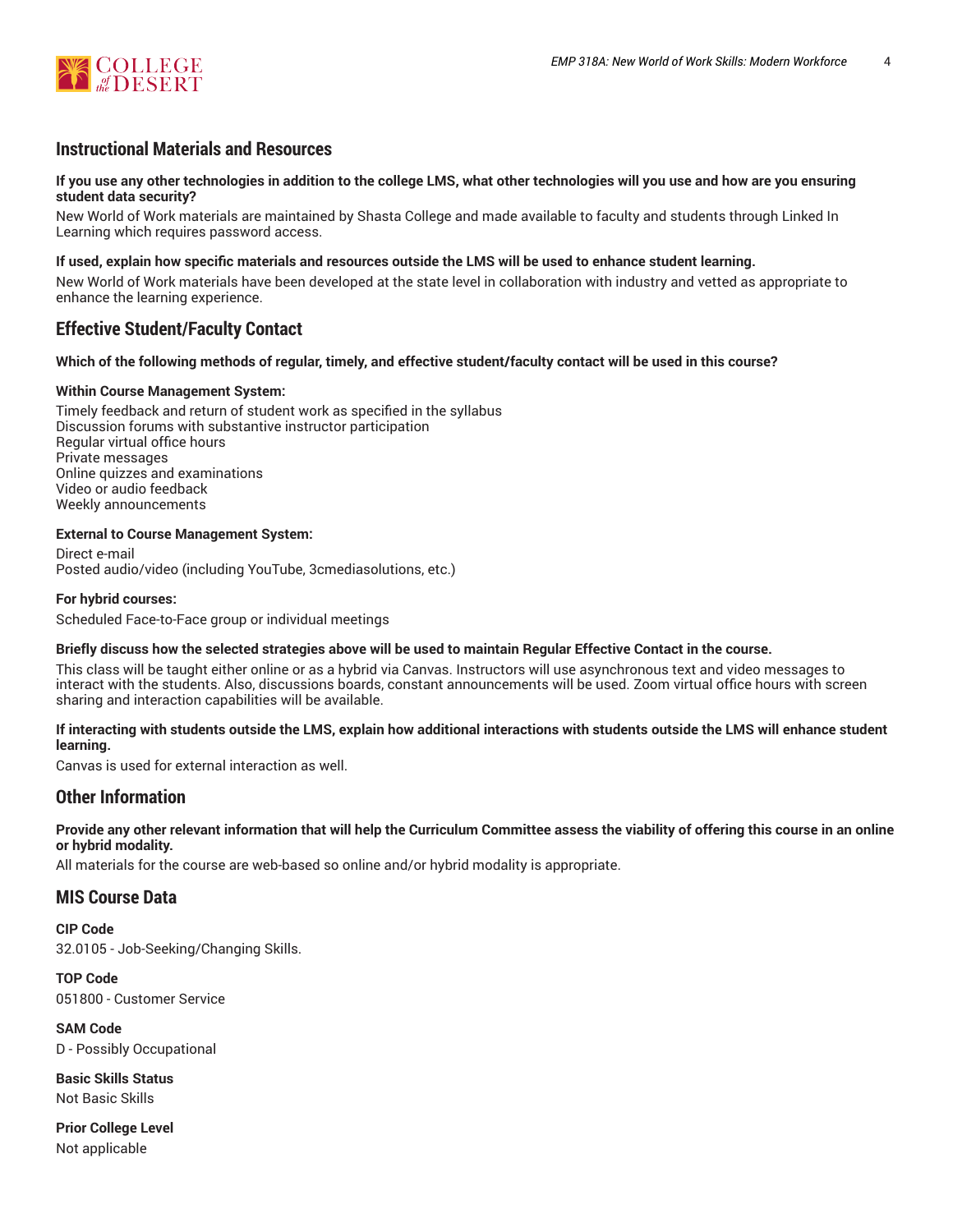

## **Cooperative Work Experience** Not a Coop Course

**Course Classification Status**

Workforce Prep Enhanced Funding

**Approved Special Class** Not special class

**Noncredit Category** Workforce Preparation

**Funding Agency Category** Not Applicable

**Program Status** Program Applicable

**Transfer Status** Not transferable

**Allow Audit** No

**Repeatability** Yes

**Repeatability Limit** NC **Repeat Type** Noncredit

## **Justification**

Noncredit courses are repeatable until students are confident they have achieved the skills and knowledge required to meet the objectives and outcomes of the course.

**Materials Fee**

No

**Additional Fees?** No

# **Approvals**

**Curriculum Committee Approval Date** 11/05/2019

**Academic Senate Approval Date** 11/14/2019

**Board of Trustees Approval Date** 12/19/2019

**Chancellor's Office Approval Date** 01/10/2020

**Course Control Number** CCC000611579

**Programs referencing this course**

New World of Work Entrepreneurial Mindset Certificate of Completion (http://catalog.collegeofthedesert.eduundefined?key=266/)